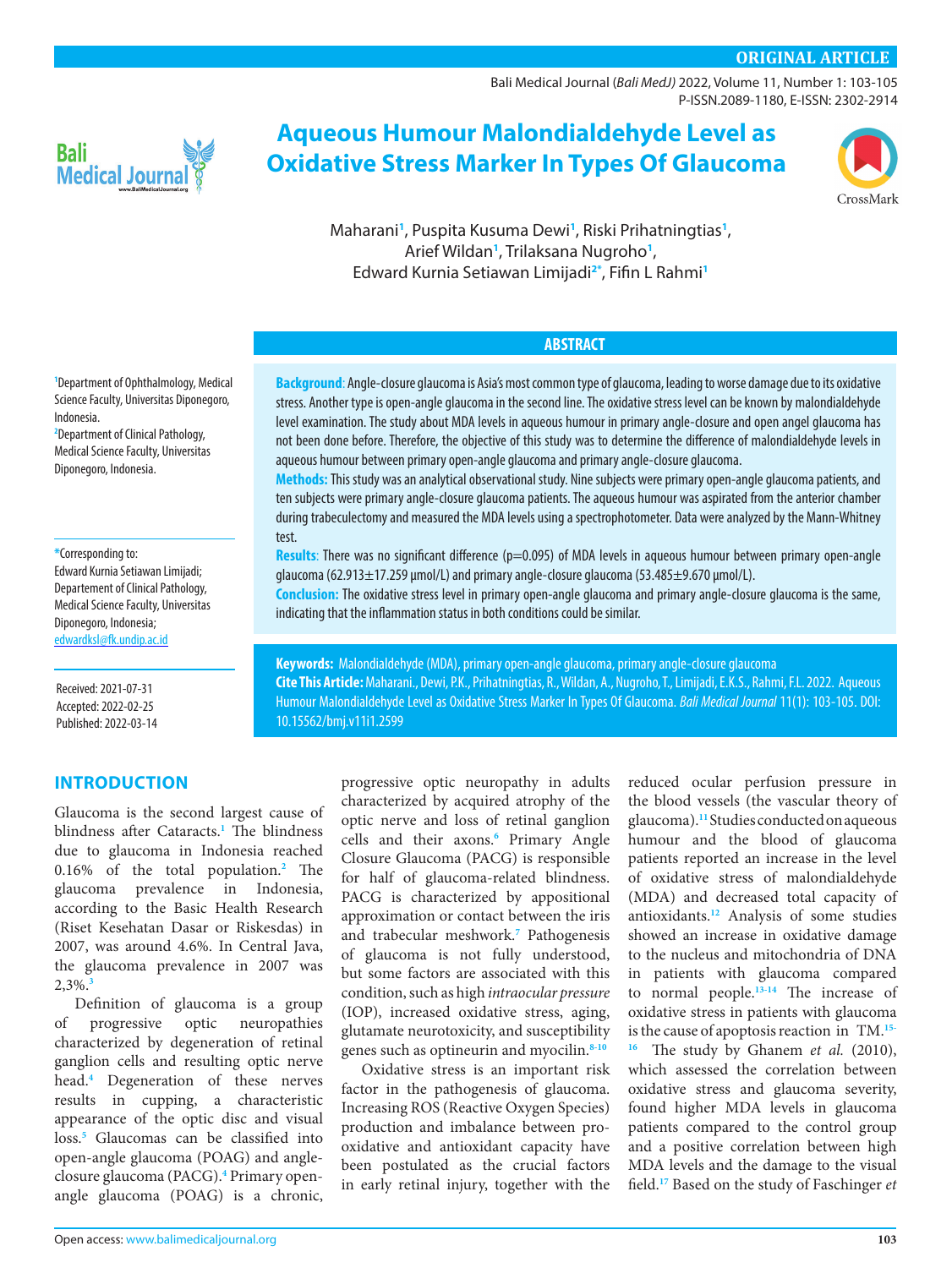*al.* (2006), there was a positive correlation between the MDA serum levels and MDA levels in aqueous humour of patients with angle-closure glaucoma. The study also found no significant difference between MDA levels in aqueous humour compared with levels in serum and plasma. **[18](#page-2-13)**

Both Primary open-angle glaucoma (POAG) and primary angle-closure glaucoma (PACG) are glaucoma types that need to be studied about oxidative stress, such as MDA. The fact is that MDA has been increasing in glaucoma condition, but the level in POAG and PACG has not been understood. Therefore, this study tried to explain the MDA level in POAG and PACG for early study in Indonesia.

#### **METHODS**

This was an analytical observational study with a cross-sectional design. We conducted the study in the Ophthalmology Department of Dr. Kariadi Hospital and the GAKI laboratory of the Faculty of Medicine of Diponegoro University from November 2016 to July 2017.

The subject of this study was patients with POAG and PACG who underwent trabeculectomy. Patients with diseases that cause increased MDA levels such as diabetes mellitus, infection or inflammation and cancer, also patients who consumed antioxidants were excluded in this study.

Nine patients with POAG and 10 patients with PACG met with exclusion criteria. Aqueous humour was taken by aspiration during trabeculectomy surgery. It needed at least 0.025 ml using a 1cc disposable syringe. Samples were stored in tubes at a -20° C temperature for the examination. The samples were examined for MDA level in GAKI laboratory using the Quantikine Immunoassay Kit and read the results with a spectrophotometer at the excitation wavelength of 515 nm and an emission wavelength of 553 nm. Computer programs analyzed data. We performed the normality test and Mann-Whitney test. P < 0.05 was significant.

This study obtained ethical approval from the Research Ethics Commission of the Faculty of Medicine of Diponegoro University. All the subjects in this study have declared to join and signed the informed consent form.

#### **RESULTS**

**[Table 1.](#page-1-0)** shows the subject of the characteristics in this study. Subjects with both primary open-angle glaucoma (POAG) types consist of 7 male (77.8%) and 2 (22.2%) females; meanwhile, subjects with primary angle-closure glaucoma (PACG) types consist of 2 male (20%) and 8 (80%) female. The median age subject with POAG is 57.78 + 9.271, and PACG is  $58.8 \pm 9.852$ . The next analysis performed the difference test for MDA level in aqueous humour between POAG and PACG. **[Table 2](#page-1-1)** showed no significant difference in MDA levels in aqueous humour between POAG and PACG. MDA levels of the subject with POAG are higher than subjects with PACG.

#### **DISCUSSION**

Malondialdehyde (MDA) is one of the free radicals used as a marker for glaucoma.**[19](#page-2-14)** Nucci et al., (2013) showed an increase in the level of malondialdehyde and decreased total capacity of antioxidants in the blood and aqueous humor of patients with primary open-angle glaucoma.**[12](#page-2-8)** Yildirim *et al.* (2005) showed an increase in MDA plasma levels in patients with glaucoma compared to the control group, and there was no significant difference in MDA levels in the blood and aqueous humour.**20**

The study by Ghanem *et al.* (2010) assessed the correlation between the oxidative stress marker and the severity of glaucoma in the primary open-angle glaucoma showed MDA levels in aqueous humor patients with aqueous humor glaucoma were higher compared to the control group. The study also showed a positive correlation between MDA level and the visual field damage.**[17](#page-2-12)**

Glaucoma is a multifactorial disease and intraocular pressure is one of the most suspected risk factors causing damage to the retinal ganglion cells. Increased intraocular pressure and the visual field abnormalities occurring in glaucoma are associated with oxidative damage to DNA in the trabecular meshwork.**[14](#page-2-10)** Both POAG and PACG have suffered damage in the retinal ganglion cells, visual field abnormalities, and damage in the trabecular meshwork due to increased intraocular pressure. This almost identical pathophysiology and damage process cause the non-significant difference in MDA levels in the aqueous humour.

Primary angle-closure glaucoma consists of several stages, and most patients who come to the hospital are patients suffering from acute stage episodes and chronic stage patients. In this study, we selected the chronic stage patients who didn't show signs of inflammation to avoid bias from high MDA levels due to the inflammatory process in the acute stage. Therefore, we found clinical features and damages almost the same as those found in the primary open-angle glaucoma.

This study was preliminary that needs to explore more deeply with a larger

<span id="page-1-0"></span>

| Table 1. |  | The characteristics of subjects in the study |
|----------|--|----------------------------------------------|
|----------|--|----------------------------------------------|

| <b>Characteristics</b> | <b>POAG</b>     | <b>PACG</b>    | P     |
|------------------------|-----------------|----------------|-------|
| Gender                 |                 |                |       |
| Male N $(%)$           | 7(77.8)         | 2(20.0)        |       |
| Female N (%)           | 2(22.2)         | 8(80.0)        |       |
| Age (Median $\pm$ SE)  | $57.78 + 9.271$ | $58.8 + 9.852$ | 0.455 |

<span id="page-1-1"></span>

|  | Table 2. | <b>MDA level in POAG and PACG</b> |
|--|----------|-----------------------------------|
|--|----------|-----------------------------------|

| <b>Variable</b>           | Glaucoma groups (Median $\pm$ SE |                  |          |
|---------------------------|----------------------------------|------------------|----------|
|                           | <b>POAG</b>                      | <b>PACG</b>      | D        |
| $MDA$ level $(\mu mol/L)$ | $62.913 + 17.259$                | $53.485 + 9.670$ | $0.095*$ |
| $* = not a similar$       |                                  |                  |          |

 $=$  not significan